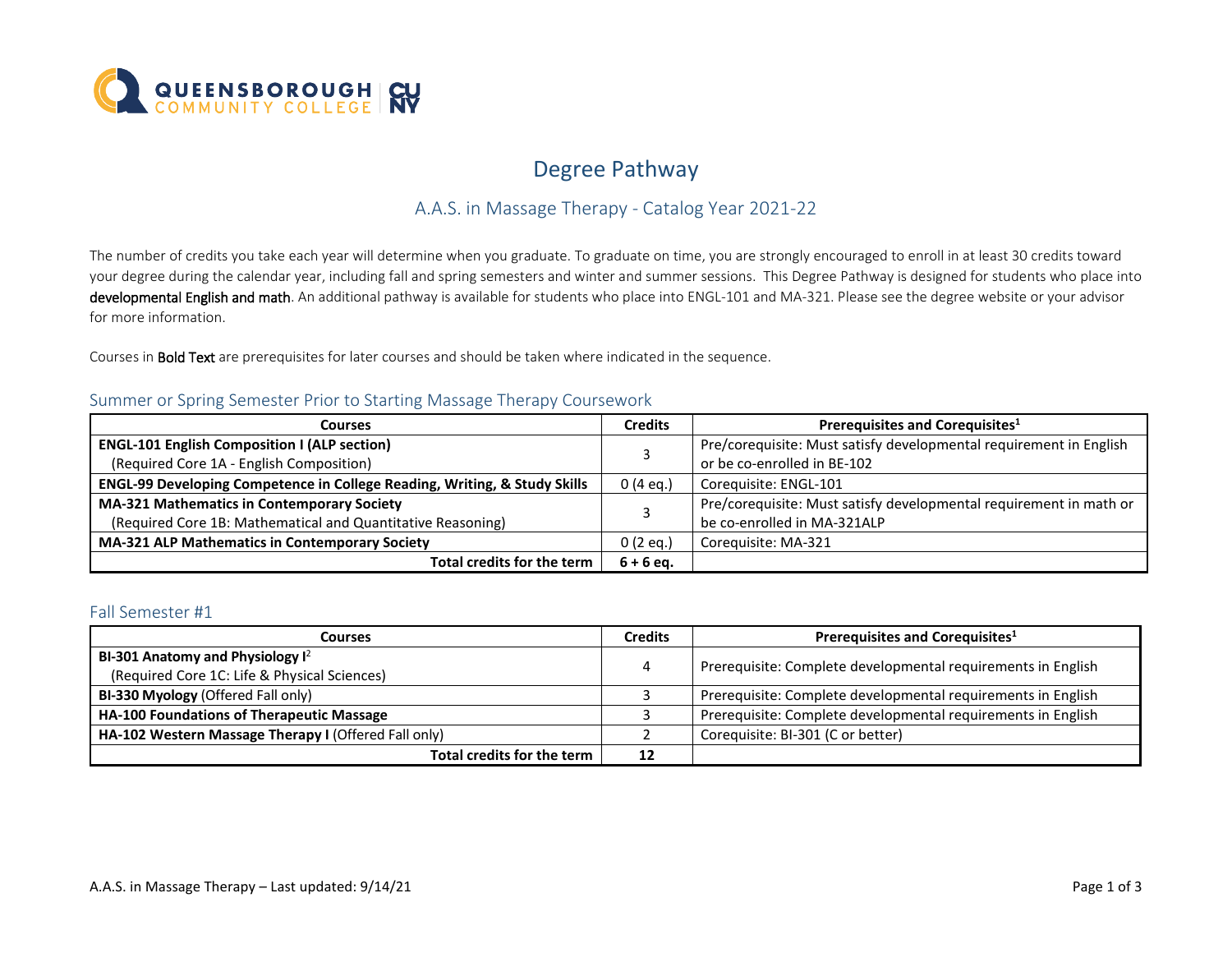

## Spring Semester #1

| <b>Courses</b>                                          |    | Prerequisites and Corequisites <sup>1</sup>                    |  |
|---------------------------------------------------------|----|----------------------------------------------------------------|--|
| <b>ENGL-102 English Composition II</b>                  |    |                                                                |  |
| (Required Core 1A: English Composition)                 |    | Prerequisite: ENGL-101 or placement                            |  |
| BI-302 Anatomy and Physiology $II^2$                    |    |                                                                |  |
| (Flexible Core 2E - Scientific World)                   | 4  | Prerequisite: BI-301 (C or better)                             |  |
| BI-331 Kinesiology (Offered Spring only)                |    | Prerequisite: BI-330 (C or better) or permission of instructor |  |
| HA-101 Eastern Massage Therapy I (Offered Spring only)  |    | Corequisite: BI-301 (C or better)                              |  |
| HA-104 Western Massage Therapy II (Offered Spring only) |    | Prerequisite: HA-102 (C or better); Corequisite: BI-331        |  |
| Total credits for the term                              | 14 |                                                                |  |

### Fall Semester #2

| <b>Courses</b>                                           |    | Prerequisites and Corequisites <sup>1</sup>                            |  |
|----------------------------------------------------------|----|------------------------------------------------------------------------|--|
| BI-325 Neurophysiology (Offered Fall only)               |    | Prerequisite: BI-301 and BI-302 (all C or better)                      |  |
| HA-103 Eastern Massage Therapy II (Offered Fall only)    |    | Prerequisite: HA-100, HA-101, and BI-301 (all C or better)             |  |
| HA-202 Western Massage Therapy III (Offered Fall only)   |    | Prerequisite: HA-104 (C or better); Corequisite: HA-203                |  |
| HA-203 Massage Practicum I (Offered Fall only)           |    | Prerequisite: BI-331 (C or better); Corequisite: HA-220 and HA-202     |  |
| HA-220 Pathology for Massage Therapy (Offered Fall only) |    | Prerequisite: BI-302 and HA-104 (all C or better); Corequisite: BI-325 |  |
| Social Science or History elective                       |    | Pre/corequisite: Complete developmental requirements in English        |  |
| Choose one course from Flexible Core 2A, 2B, 2D or 2E    |    | or co-enroll in ENGL-101                                               |  |
| Total credits for the term                               | 15 |                                                                        |  |

## Spring Semester #2

| <b>Courses</b>                                                      |    | Prerequisites and Corequisites <sup>1</sup>                     |  |
|---------------------------------------------------------------------|----|-----------------------------------------------------------------|--|
| HA-205 Professional Issues in Massage Therapy (Offered Spring only) |    | Corequisite: HA-204                                             |  |
| HA-204 Massage Practicum II (Offered Spring only)                   |    | Prerequisite: HA-203 (C or better); Corequisite: HA-221         |  |
| HA-221 Pathology for Massage Therapy II (Offered Spring only)       |    | Prerequisite: HA-220 (C or better)                              |  |
| Choose one Massage Therapy elective - see table below (Spring only) |    | See table below                                                 |  |
| PSYC-101 Psychology <sup>2</sup>                                    |    | Pre/corequisite: Complete developmental requirements in English |  |
| (Flexible Core 2E - Scientific World)                               |    | or co-enroll in ENGL-101                                        |  |
| Total credits for the term                                          | 13 |                                                                 |  |
| Total credits required for the A.A.S. in Massage Therapy            | 60 |                                                                 |  |